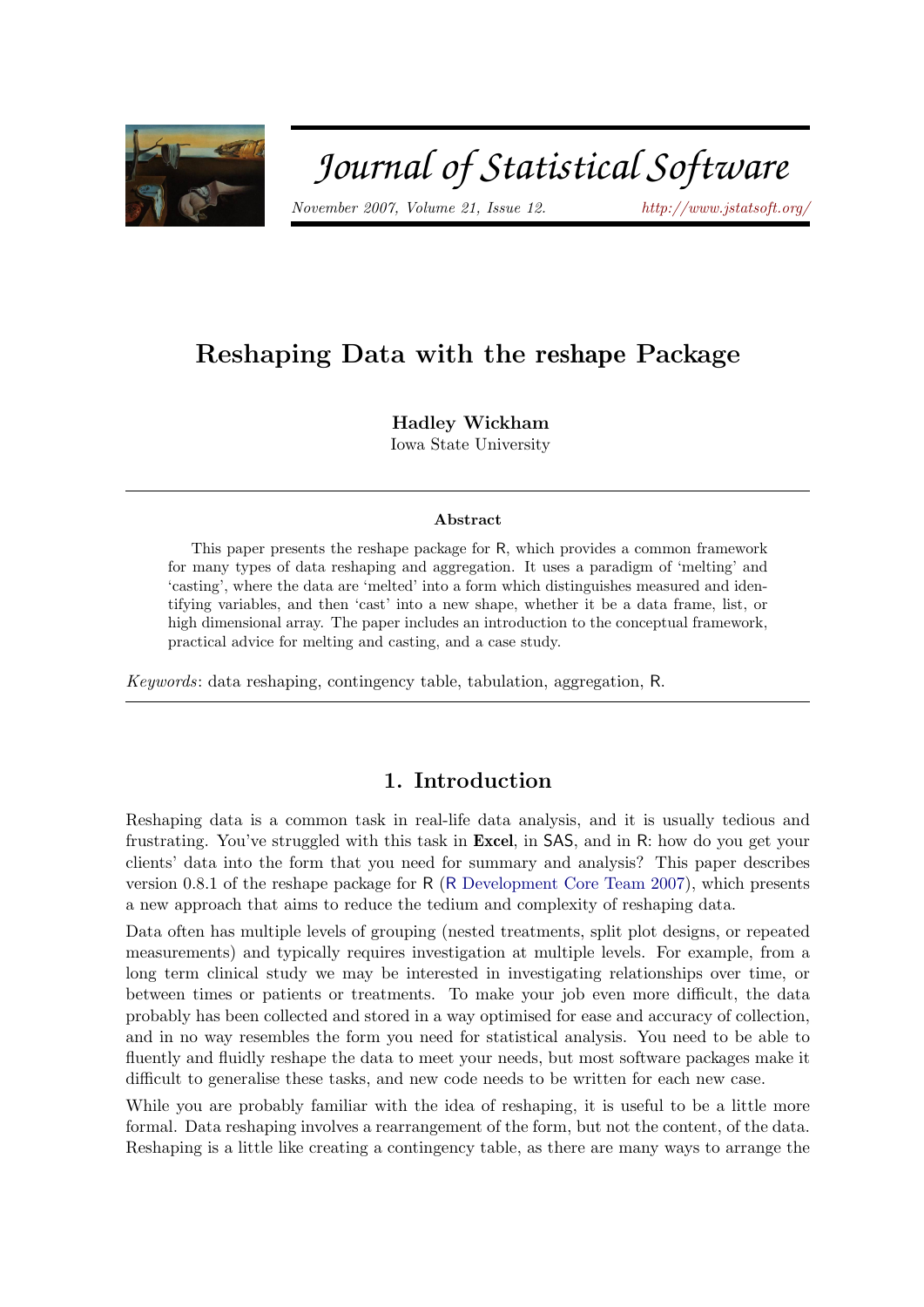same data, but it is different in that there is no aggregation involved. The tools presented in this paper work equally well for reshaping, retaining all existing data, and aggregating, summarising the data, and later we will explore the connection between the two.

In R, there are a number of general functions that can aggregate data, for example tapply, by and aggregate, and a function specifically for reshaping data, reshape. Each of these functions tends to deal well with one or two specific scenarios, and each requires slightly different input arguments. In practice, you need careful thought to piece together the correct sequence of operations to get your data into the form that you want. The reshape package grew out of my frustrations with reshaping data for consulting clients, and overcomes these problems with a general conceptual framework that uses just two functions: melt and cast.

The paper introduces this framework, which will help you think about the fundamental operations that you perform when reshaping and aggregating data, but the main emphasis is on the practical tools, detailing the many forms of data that melt can consume and that cast can produce. A few other useful functions are introduced, and the paper concludes with a case study, using reshape in a real-life example.

# 2. Conceptual framework

To help us think about the many ways we might rearrange a data set, it is useful to think about data in a new way. Usually, we think about data in terms of a matrix or data frame, where we have observations in the rows and variables in the columns. For the purposes of reshaping, we can divide the variables into two groups: identifier and measured variables.

- 1. Identifier (id) variables identify the unit that measurements take place on. Id variables are usually discrete, and are typically fixed by design. In ANOVA notation  $(Y_{ijk})$ , id variables are the indices on the variables  $(i, j, k)$ ; in database notation, id variables are a composite primary key.
- 2. Measured variables represent what is measured on that unit  $(Y)$ .

It is possible to take this abstraction one step further and say there are only id variables and a value, where the id variables also identify what measured variable the value represents. For example, we could represent this data set, which has two id variables (subject and time):

| subject    | time | age | weight | height |
|------------|------|-----|--------|--------|
| John Smith |      | 33  | 90     |        |
| Mary Smith |      |     |        |        |

as:

|   | subject    | time | variable | value          |
|---|------------|------|----------|----------------|
|   | John Smith |      | age      | 33             |
| 2 | John Smith |      | weight   | 90             |
| 3 | John Smith |      | height   | $\overline{2}$ |
|   | Mary Smith |      | height   | 9              |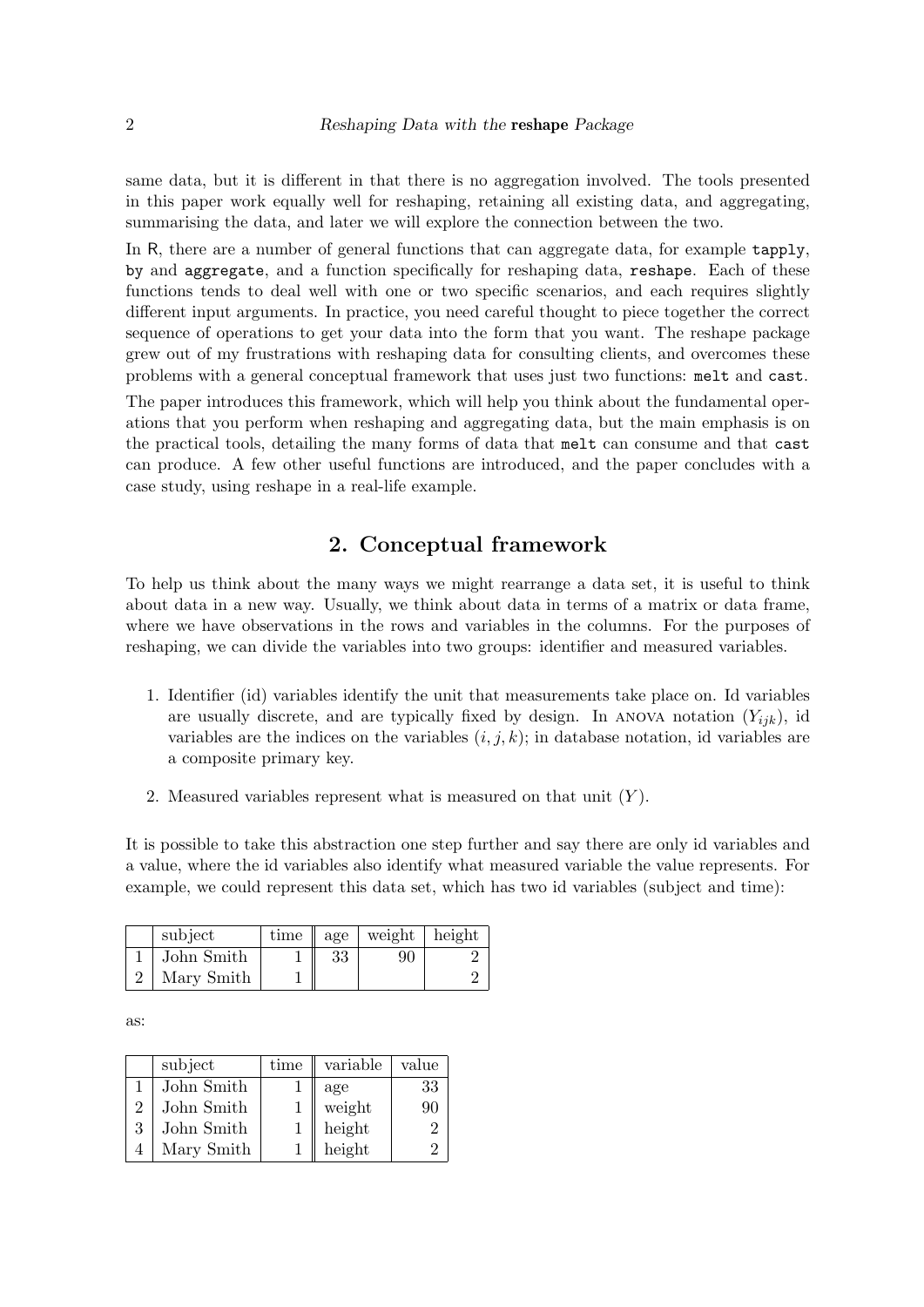where each row now represents one observation of one variable. This operation is called melting and produces 'molten' data. Compared to the original data set, the molten data has a new id variable 'variable', and a new column 'value', which represents the value of that observation. We now have the data in a form in which there are only id variables and a value.

From this form, we can create new forms by specifying which variables should form the columns and rows. In the original data frame, the 'variable' id variable forms the columns, and all identifiers form the rows. We do not have to specify all the original id variables in the new form. When we do not, the combination of id variables will no longer identify one value, but many, and we will aggregate the data as well as reshaping it. The function that reduces these many numbers to one is called an aggregation function.

The following section describes the melting operation in detail, as implemented in the reshape package.

# 3. Melting data

Melting a data frame is a little trickier in practice than it is in theory. This section describes the practical use of the melt function in R.

In R, melting is a generic operation that can be applied to different data storage objects including data frames, arrays and matrices. This section describes the most common case, melting a data frame. Reshape also provides support for less common data structures, including high-dimensional arrays and lists of data frames or matrices. The built-in documentation for melt, ?melt, lists all objects that can be melted, and provides links to more details. ?melt.data.frame documents the most common case of melting a data frame.

The melt function needs to know which variables are measured and which are identifiers. This distinction should be obvious from your design: if you fixed the value, it is an id variable. If you do not specify them explicitly, melt will assume that any factor or integer column is an id variable. If you specify only one of measured and identifier variables, melt assumes that all the other variables are the other sort. For example, with the smiths dataset, as shown above, all the following calls have the same effect:

```
R> melt(smiths, id = c("subject", "time"), measured = c("age", "weight",
+ "height"))
R melt(smiths, id = c("subject", "time"))
R> melt(smiths, id = 1:2)
R> melt(smiths, measured = c("age", "weight", "height"))
R> melt(smiths)
R> melt(smiths)
    subject time variable value
1 John Smith 1 age 33.00
2 Mary Smith 1 age NA
3 John Smith 1 weight 90.00
4 Mary Smith 1 weight NA
5 John Smith 1 height 1.87
6 Mary Smith 1 height 1.54
```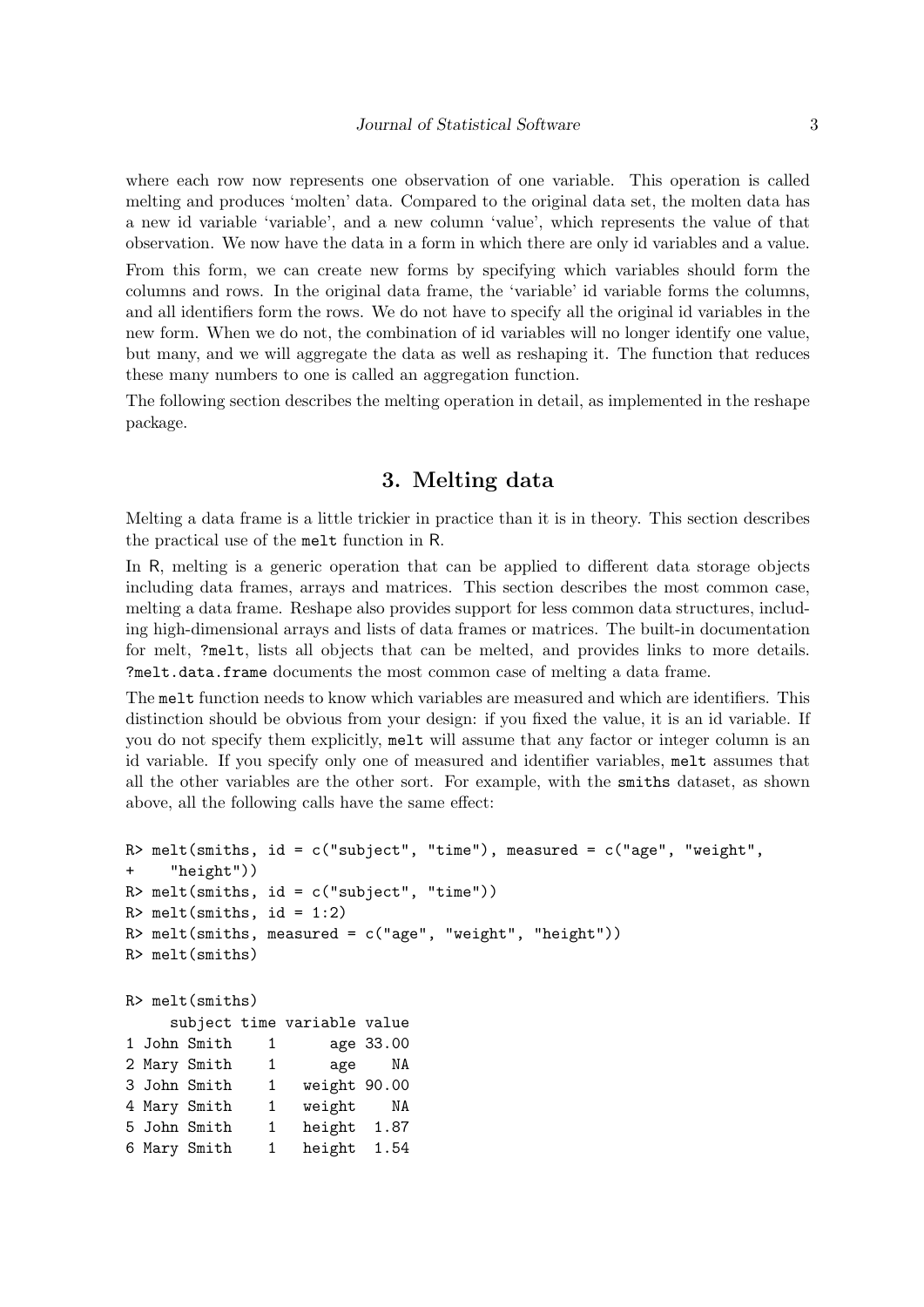If you want to run these functions yourself, the smiths dataset is included in the reshape package.

Melt does not make many assumptions about your measured and id variables: there can be any number, in any order, and the values within the columns can be in any order too. In the current implementation, there is only one assumption that melt makes: all measured values must be of the same type, e.g., numeric, factor, date. We need this assumption because the molten data is stored in a R data frame, and the value column can be only one type. Most of the time this is not a problem as there are few cases where it makes sense to combine different types of variables in the cast output.

#### 3.1. Melting data with id variables encoded in column names

A more complicated case is where the variable names contain information about more than one variable. For example, here we have an experiment with two treatments (A and B) with data recorded on two time points (1 and 2), and the column names represent both the treatment and the time at which the measurement was taken. It is important to make these implicit variables explicit as part of the data preparation process, as it ensures all id variables are represented in the same way.

```
R> trial <- data.frame(id = factor(1:4), A1 = c(1, 2, 1, 2), A2 = c(2,
+ 1, 2, 1), B1 = c(3, 3, 3, 3))
R> (trialm <- melt(trial))
  id variable value
1 1 A1 1
2 2 A1 2
3 3 A1 1
4 4 A1 2
5 1 A2 2
6 2 A2 1
7 3 A2 2
8 4 A2 1
9 1 B1 3
10 2 B1 3
11 3 B1 3
12 4 B1 3
```
To fix this we need to create a time and treatment column after melting:

```
R> (trialm <- cbind(trialm, colsplit(trialm$variable,
+ names = c("treatment", "time"))))
 id variable value treatment time
1 1 A1 1 A 1
2 2 A1 2 A 1
3 3 A1 1 A 1
4 4 A1 2 A 1
5 1 A2 2 A 2
6 2 A2 1 A 2
```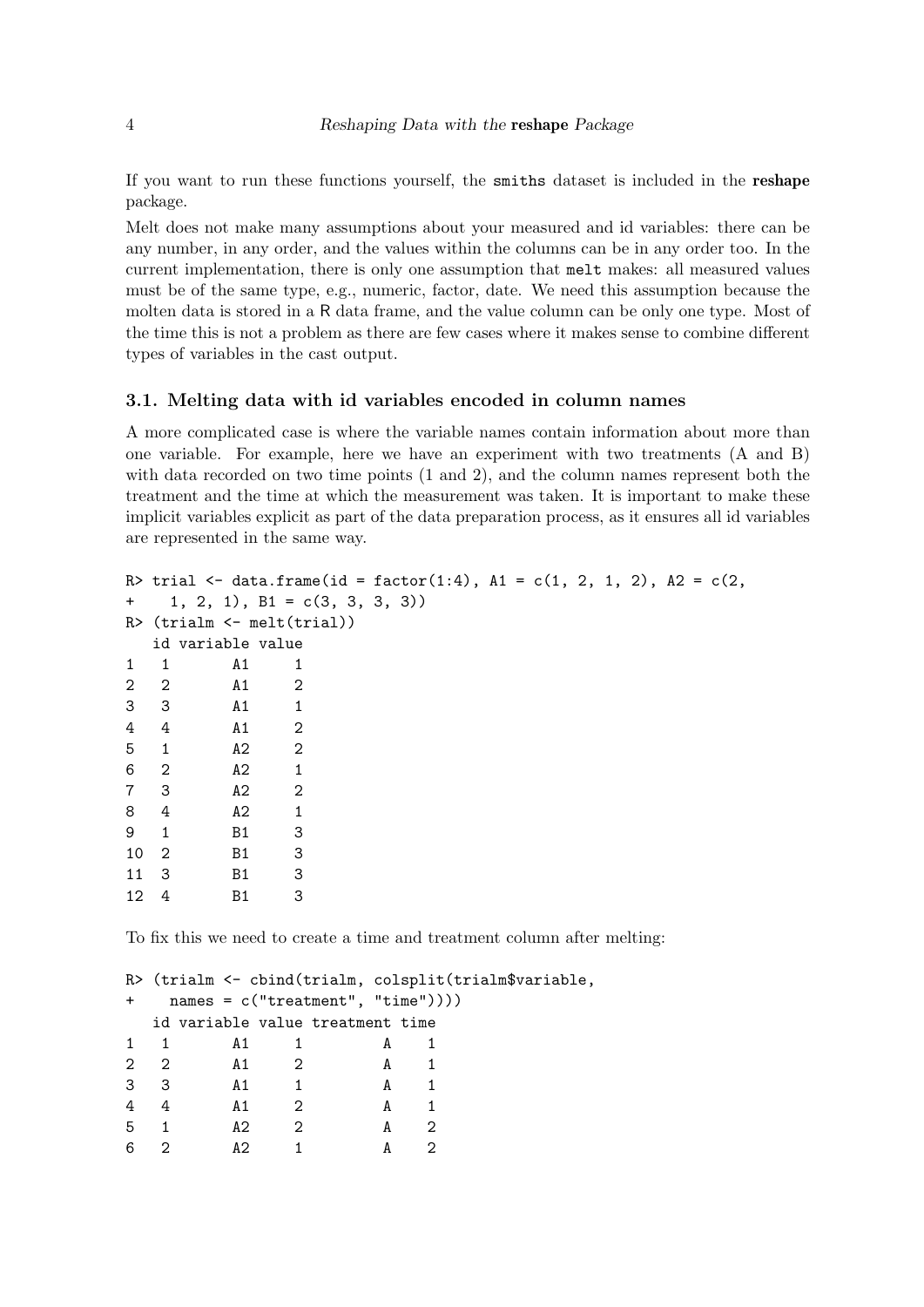| 7 3          | $A2 \t 2$ |                | A 2          |                |
|--------------|-----------|----------------|--------------|----------------|
| 8 4          | A2.       | $\overline{1}$ | A            | $\overline{2}$ |
| $9 \quad 1$  | Β1        | -3             | B.           | $\mathbf{1}$   |
| 10 2         | B1        | -3             | $\mathbf{B}$ | $\overline{1}$ |
| 11 3         | B1        | -3             | B.           | 1              |
| $12 \quad 4$ | B1.       | - 3            | B.           | $\mathbf{1}$   |

This uses the colsplit function described in ?colsplit, which deals with the simple case where variable names are concatenated together with some separator. In general variable names can be constructed in many different ways and may need a custom regular expression to tease apart multiple components.

#### 3.2. Already molten data

Sometimes your data may already be in molten form. In this case, all that is necessary is to ensure that the value column is named 'value'. See ?rename for one way to do this.

#### 3.3. Missing values in molten data

Finally, it is important to discuss what happens to missing values when you melt your data. Explicitly coded missing values usually denote sampling zeros rather than structural missings, which are usually implicit in the data. Clearly a structural missing depends on the structure of the data and as we are changing the structure of the data, we might expect some changes to structural missings. Structural missings change from implicit to explicit when we change from a nested to a crossed structure. For example, imagine a dataset with two id variables, sex (male or female) and pregnant (yes or no). When the variables are nested (ie. both on the same dimension) then the missing value 'pregnant male' is encoded by its absence. However, in a crossed view, we need to add an explicit missing as there will now be a cell which must be filled with something. This is illustrated below:

|              | sex pregnant value |    |               |        |
|--------------|--------------------|----|---------------|--------|
| 1 male no    |                    |    | sex           | no ves |
|              |                    |    | 1 female 14 4 |        |
| 2 female no  |                    | 14 |               |        |
|              |                    |    | 2 male $10$   |        |
| 3 female yes |                    |    |               |        |
|              |                    |    |               |        |

In this vein, one way to describe the molten form is that it is perfectly nested: there are no crossings. For this reason, it is possible to encode all missing values implicitly, by omitting that combination of id variables, rather than explicitly, with an NA value. However, you may expect these to be in the data frame, and it is a bad idea for a function to throw data away by default, so you need to explicitly state that implicit missing values are ok. In most cases it is safe to get rid of them, which you can do by using na.rm = TRUE in the call to melt. The two different results are illustrated below.

|  | $R$ melt (smiths) |                |                             |           |
|--|-------------------|----------------|-----------------------------|-----------|
|  |                   |                | subject time variable value |           |
|  | 1 John Smith      | $\overline{1}$ |                             | age 33.00 |
|  | 2 Mary Smith      | 1.             | age                         | NA        |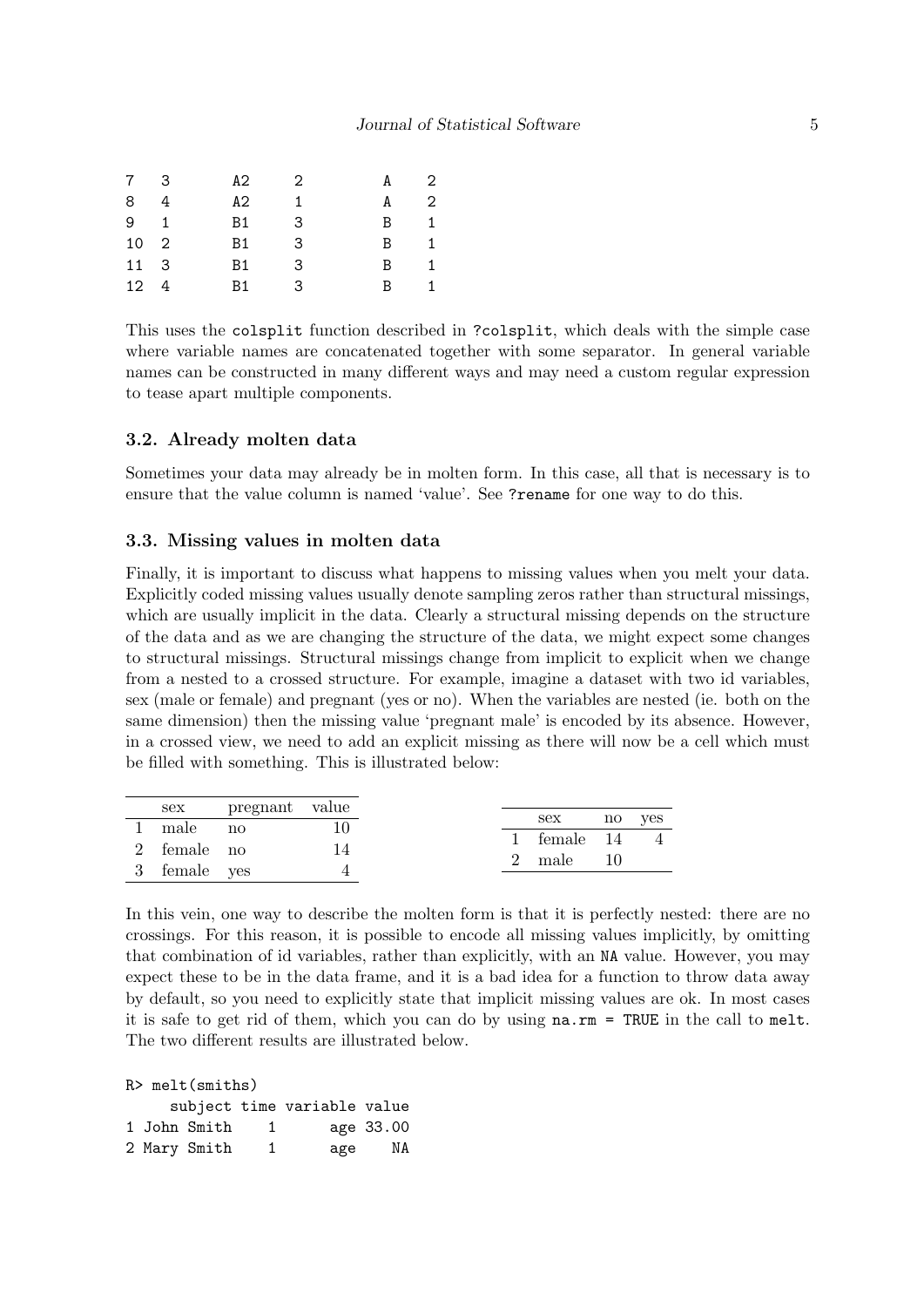```
3 John Smith 1 weight 90.00
4 Mary Smith 1 weight NA
5 John Smith 1 height 1.87
6 Mary Smith 1 height 1.54
R> melt(smiths, na.rm = TRUE)
    subject time variable value
1 John Smith 1 age 33.00
2 John Smith 1 weight 90.00
3 John Smith 1 height 1.87
4 Mary Smith 1 height 1.54
```
If you do not use na.rm = TRUE you will need to make sure to account for possible missing values when aggregating (Section [4.4,](#page-10-0) page [11\)](#page-10-0), for example, by supplying  $na.rm = TRUE$  to mean, sum or var.

# 4. Casting molten data

Once you have your data in the molten form, you can use cast to rearrange it into the shape that you want. The cast function has two required arguments:

- data: the molten data set to reshape
- formula: the casting formula which describes the shape of the output format (if you omit this argument, cast will return the data frame in the classic form with measured variables in the columns, and all other id variables in the rows)

Most of this section explains the different casting formulas you can use. It also explains the use of two other optional arguments to cast:

- fun.aggregate: aggregation function to use, if necessary
- margins: what marginal values should be computed

# 4.1. Basic use

The casting formula has this basic form  $col\_var_1 + col\_var_2$   $\sim row\_var_1 + row\_var_2$ . This describes which variables you want to appear in the columns and which in the rows. These variables need to come from the molten data frame or be one of the following special variables:

- . corresponds to no variable, useful when creating formulas of the form .  $\tilde{z}$  x or x ~ ., that is, a single row or column.
- ... represents all variables not already included in the casting formula. Including this in your formula will guarantee that no aggregation occurs. There can be only one ... in a cast formula.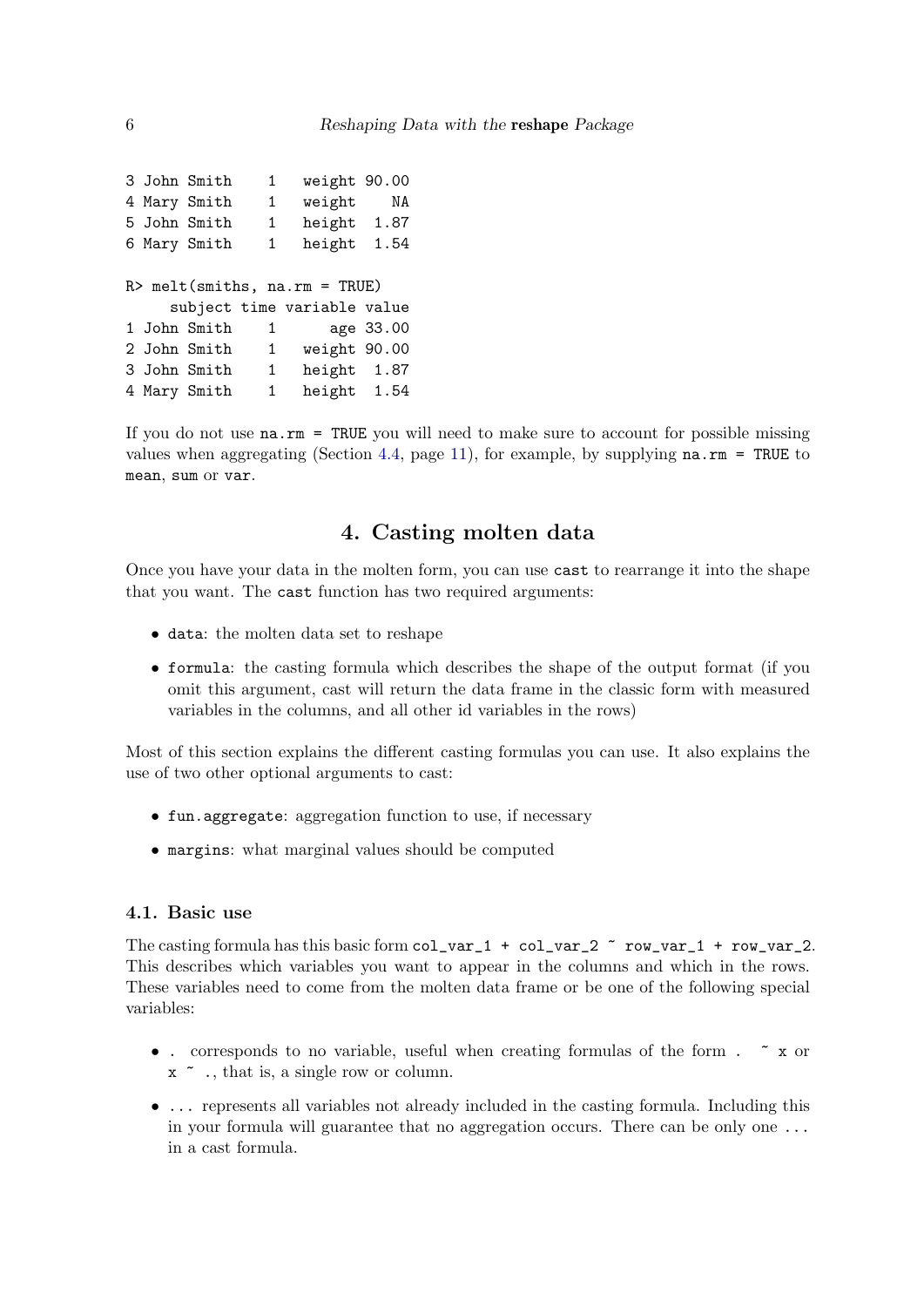• result\_variable is used when your aggregation formula returns multiple results. See Section [4.6,](#page-13-0) page [14,](#page-13-0) for more details.

The first set of examples illustrate reshaping: all the original variables are used. The first two examples show two ways to put the data back into its original form, with measured variables in the columns and all other id variables in the rows. The second and third examples are variations of this form where we put subject and then time in the columns.

```
R> cast(smithsm, time + subject ~ variable)
 time subject age weight height
1 1 John Smith 33 90 1.87
2 1 Mary Smith NA NA 1.54
R> cast(smithsm, ... ~ variable)
    subject time age weight height
1 John Smith 1 33 90 1.87
2 Mary Smith 1 NA NA 1.54
R> cast(smithsm, ... ~ subject)
 time variable John Smith Mary Smith
1 1 age 33.00 NA
2 1 weight 90.00 NA
3 1 height 1.87 1.54
R> cast(smithsm, ... " time)
    subject variable 1
1 John Smith age 33.00
2 John Smith weight 90.00
3 John Smith height 1.87
4 Mary Smith height 1.54
```
Because of the limitations of R data frames, it is not possible to label the columns and rows completely unambiguously. For example, note the last three examples where the data frame has no indication of the name of the variable that forms the columns. Additionally, some data values do not make valid column names, e.g., 'John Smith'. To use these within R, you often need to surround them with backticks, e.g., df\$'John Smith'.

The following examples demonstrate aggregation. Aggregation occurs when the combination of variables in the cast formula does not identify individual observations. In this case an aggregation function reduces the multiple values to a single one. See Section [4.4,](#page-10-0) page [11,](#page-10-0) for more details. These examples use the french fries dataset included in the reshape package. It is data from a sensory experiment on french fries, where different types of frier oil, treatment, were tested by different people, subject, over ten weeks time.

The most severe aggregation is reduction to a single number, described by the cast formula .  $\tilde{\phantom{a}}$ .

R> ffm  $\leq$  melt(french\_fries, id = 1:4, na.rm = TRUE)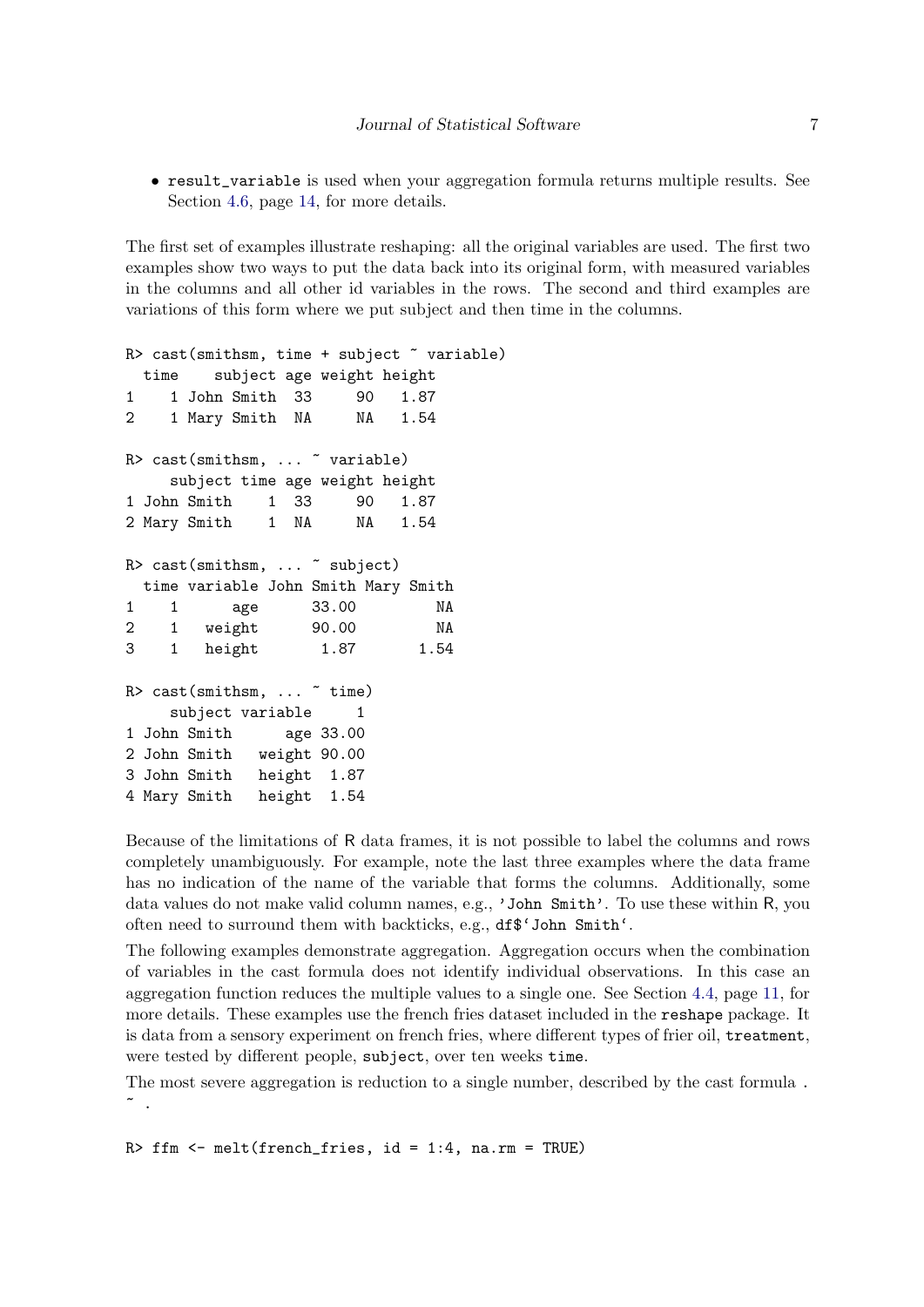```
R> cast(ffm, . " ., length)
  value (all)
1 (all) 3471
```
Alternatively, we can summarise by the values of a single variable, either in the rows or columns.

```
R> cast(ffm, treatment " . , length)treatment (all)
1 1 1159
2 2 1157
3 3 1155
R> cast(ffm, . " treatment, length)
 value 1 2 3
1 (all) 1159 1157 1155
```
The following casts show the different ways we can combine two variables: one each in row and column, both in row or both in column. When multiple variables appear in the column specification, their values are concatenated to form the column names.

```
R> cast(ffm, rep \tilde{ } treatment, length)
 rep 1 2 3
1 1 579 578 575
2 2 580 579 580
R> cast(ffm, treatment \tilde{ } rep, length)
 treatment 1 2
1 1 579 580
2 2 578 579
3 3 575 580
R> cast(ffm, treatment + rep \tilde{ } ., length)
 treatment rep (all)
1 1 1 579
2 1 2 580
3 2 1 578
4 2 2 579
5 3 1 575
6 3 2 580
R> cast(ffm, rep + treatment \tilde{ } ., length)
 rep treatment (all)
1 1 1 579
2 1 2 578
3 1 3 575
```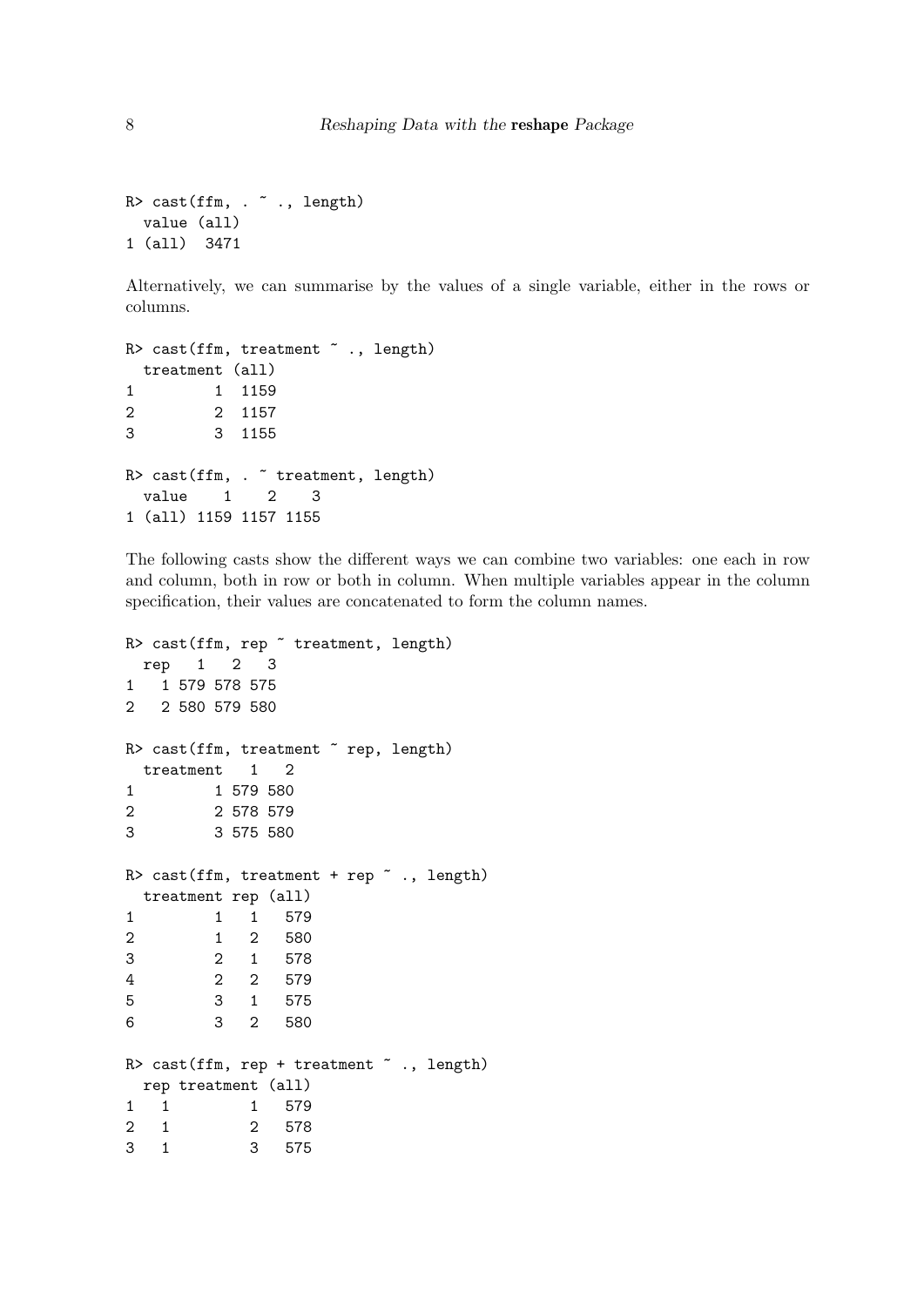```
4 2 1 580
5 2 2 579
6 2 3 580
R > \text{cast}(ffm, \ldots) treatment + rep, length)
 value 1_1 1_2 2_1 2_2 3_1 3_2
1 (all) 579 580 578 579 575 580
```
As illustrated above, the order in which the row and column variables are specified is very important. As with a contingency table, there are many possible ways of displaying the same variables, and the way that they are organised will reveal different patterns in the data. Variables specified first vary slowest, and those specified last vary fastest. Because comparisons are made most easily between adjacent cells, the variable you are most interested in should be specified last, and the early variables should be thought of as conditioning variables. An additional constraint is that displays have limited width but essentially infinite length, so variables with many levels may need to be specified as row variables.

#### 4.2. High-dimensional arrays

You can use more than one  $\tilde{ }$  to create structures with more than two dimensions. For example, a cast formula of  $x \tilde{ }$   $\tilde{ }$   $\tilde{ }$   $\tilde{ }$   $\tilde{ }$   $\tilde{ }$   $\tilde{ }$   $\tilde{ }$   $\tilde{ }$   $\tilde{ }$   $\tilde{ }$   $\tilde{ }$   $\tilde{ }$   $\tilde{ }$   $\tilde{ }$   $\tilde{ }$   $\tilde{ }$   $\tilde{ }$   $\tilde{ }$   $\tilde{ }$   $\tilde{ }$   $\tilde{ }$   $\tilde{ }$   $\tilde{ }$  You can also still use multiple variables in each dimension:  $x + a^y + b^z = + c$ . The following example shows the resulting dimensionality of various casting formulas. I do not show the actual output here because it is too large. You may want to verify the results for yourself:

```
R> dim(cast(ffm, time \tilde{ } variable \tilde{ } treatment, mean))
[1] 10 5 3
R> dim(cast(ffm, time \tilde{ } variable \tilde{ } treatment + rep, mean))
[1] 10 5 6
R> dim(cast(ffm, time \tilde{ } variable \tilde{ } treatment \tilde{ } rep, mean))
[1] 10 5 3 2
R> dim(cast(ffm, time \tilde{ } variable \tilde{ } subject \tilde{ } treatment \tilde{ } rep))
[1] 10 5 12 3 2
R> dim(cast(ffm, time ~ variable ~ subject ~ treatment ~ result_variable,
+ range))
[1] 10 5 12 3 2
```
The high-dimensional array form is useful for sweeping out margins with sweep, or modifying with iapply (Section [5,](#page-14-0) page [15\)](#page-14-0).

The ~ operator is a type of crossing operator, as all combinations of the variables will appear in the output table. Compare this to the  $+$  operator, where only combinations that appear in the data will appear in the output. For this reason, increasing the dimensionality of the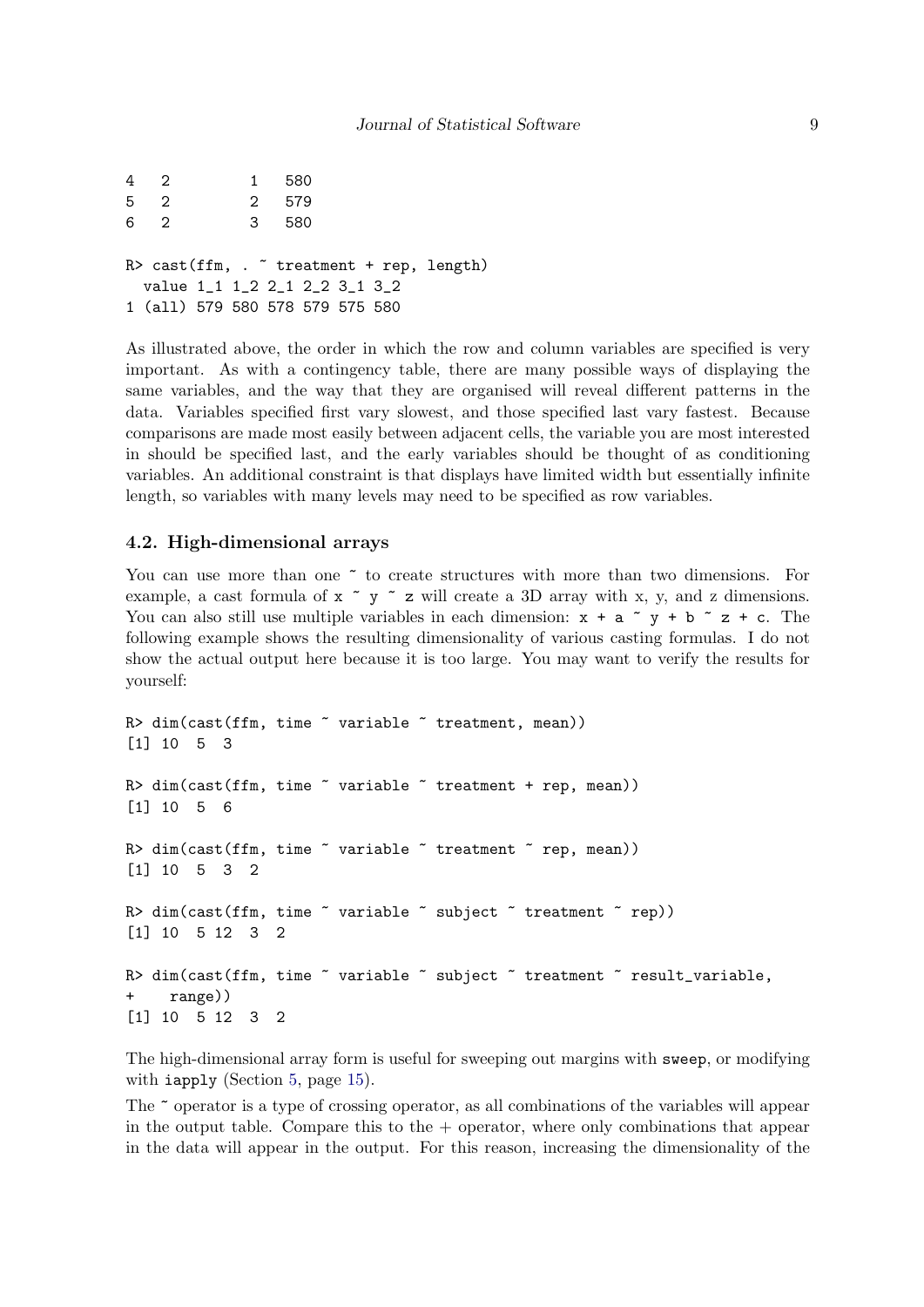output, i.e., using more ~s, will generally increase the number of structural missings. This is illustrated below:

```
R > sum(is.na(cast(ffm, ..., " .)))[1] 0
R > sum(is.na(cast(ffm, ... "rep)))[1] 9
R> sum(is.na(cast(ffm, ... ~ subject)))
[1] 129
R> sum(is.na(cast(ffm, ... \tilde{ } time \tilde{ } subject \tilde{ } variable \tilde{ } rep)))
[1] 129
```
Margins of high-dimensional arrays are currently unsupported.

#### 4.3. Lists

You can also use cast to produce lists. This is done with the | operator. Using multiple variables after | will create multiple levels of nesting.

```
R> cast(ffm, treatment \tilde{ } rep | variable, mean)
$potato
 treatment 1 2
1 1 6.772414 7.003448
2 2 7.158621 6.844828
3 3 6.937391 6.998276
$buttery
 treatment 1 2
1 1 1.797391 1.762931
2 2 1.989474 1.958621
3 3 1.805217 1.631034
$grassy
 treatment 1 2
1 1 0.4456897 0.8525862
2 2 0.6905172 0.6353448
3 3 0.5895652 0.7706897
$rancid
 treatment 1 2
1 1 4.283621 3.847414
2 2 3.712069 3.537069
3 3 3.752174 3.980172
```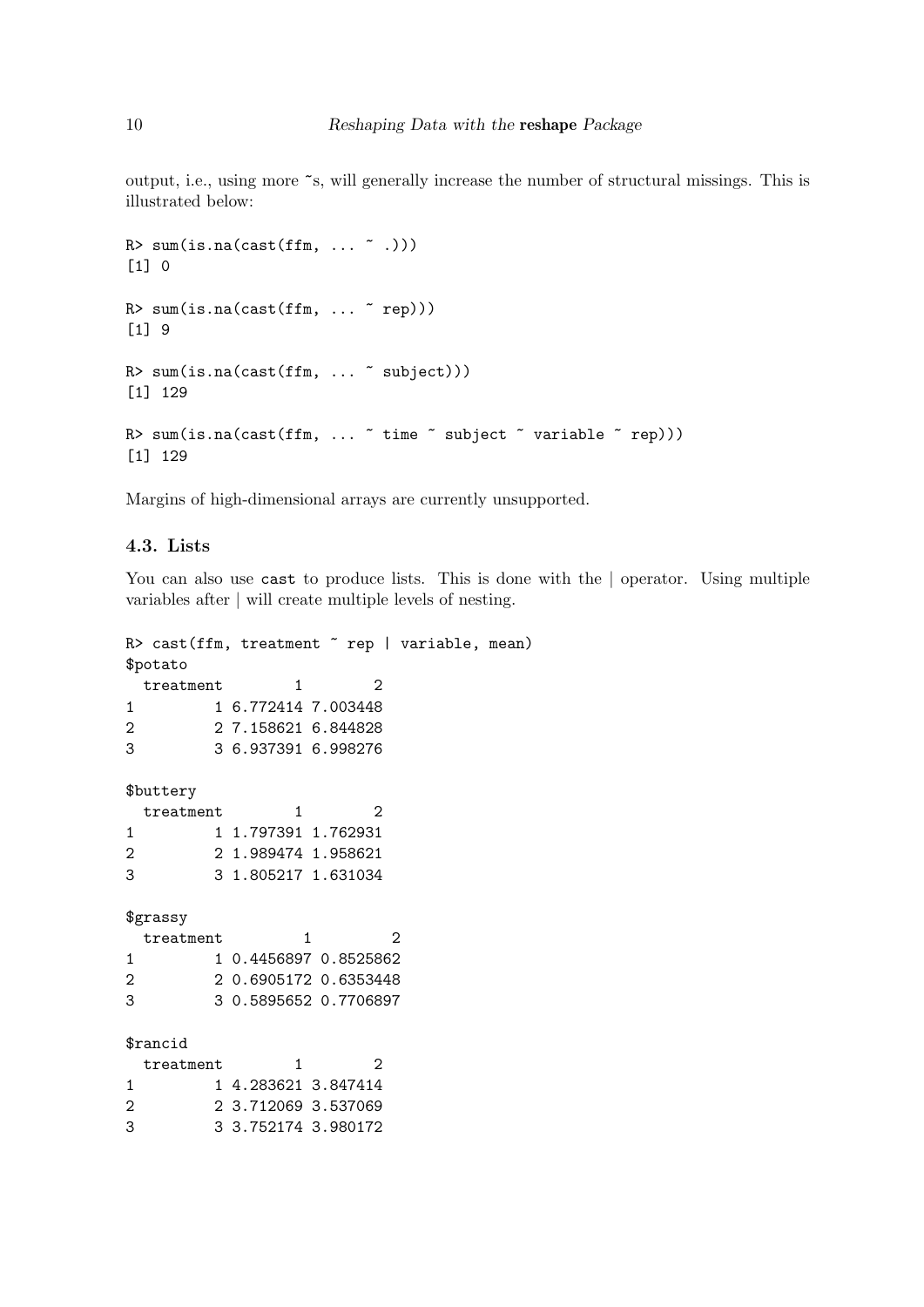|   | \$painty  |                     |   |
|---|-----------|---------------------|---|
|   | treatment |                     | 2 |
|   |           | 1 2.727586 2.439655 |   |
| 2 |           | 2 2.315517 2.597391 |   |
| 3 |           | 3 2.038261 3.008621 |   |
|   |           |                     |   |

Space considerations necessitate only printing summaries of the following lists, but you can see ?cast for full examples.

```
R> length(cast(ffm, treatment "rep | variable, mean))
[1] 5
R> length(cast(ffm, treatment \tilde{ } rep | subject, mean))
[1] 12
R> length(cast(ffm, treatment \tilde{ } rep | time, mean))
[1] 10
R> sapply(cast(ffm, treatment " rep | time + variable, mean), length)
 1 2 3 4 5 6 7 8 9 10
 5 5 5 5 5 5 5 5 5 5
```
This form is useful for input to lapply and sapply, and completes the discussion of the different types of output you can create with reshape. The remainder of the section discusses aggregation.

#### <span id="page-10-0"></span>4.4. Aggregation

Whenever there are fewer cells in the cast form than there were in the original data format, an aggregation function is necessary. This formula reduces multiple cells into one, and is supplied in the fun.aggregate argument, which defaults (with a warning) to length. Aggregation is a very common and useful operation and the case studies section (Section [6,](#page-15-0) page [16\)](#page-15-0) contains further examples of aggregation.

The aggregation function will be passed the vector of a values for one cell. It may take other arguments, passed in through ... in cast. Here are a few examples:

```
R> cast(ffm, \cdot \tilde{ } treatment)
  value 1 2 3
1 (all) 1159 1157 1155
R> cast(ffm, . \tilde{ } treatment, function(x) length(x))
  value 1 2 3
1 (all) 1159 1157 1155
R> cast(ffm, . " treatment, length)
  value 1 2 3
1 (all) 1159 1157 1155
```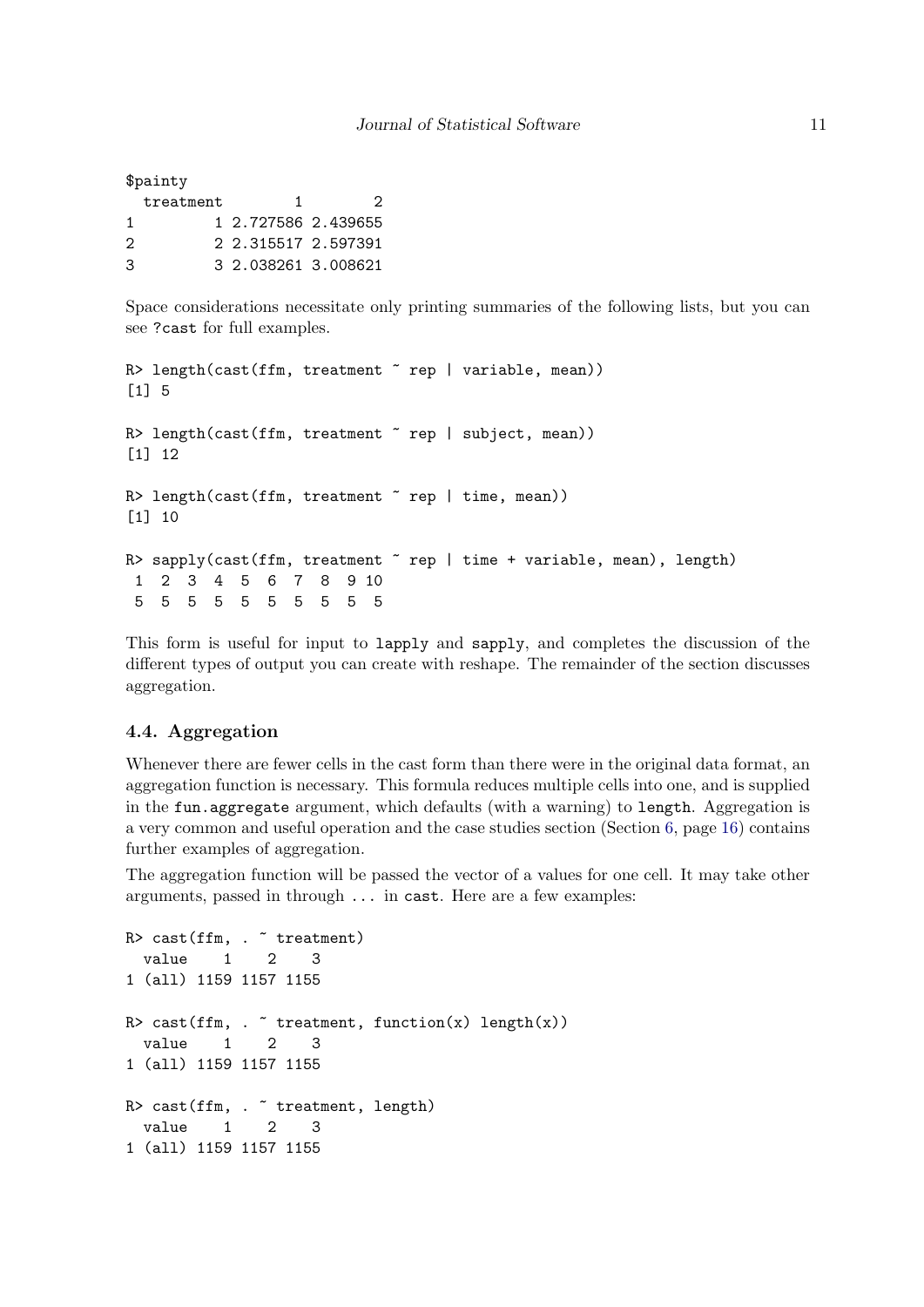```
R> cast(ffm, . " treatment, sum)
 value 1 2 3
1 (all) 3702.4 3640.4 3640.2
R> cast(ffm, . " treatment, mean)
 value 1 2 3
1 (all) 3.194478 3.146413 3.151688
R> cast(ffm, \cdot \tilde{ } treatment, mean, trim = 0.1)
 value 1 2 3
1 (all) 2.595910 2.548112 2.589081
```
You can also display margins and use functions that return multiple results. See the next two sections for details.

#### 4.5. Margins

It is often useful to be able to add statistics to the margins of your tables, for example, as suggested by [Chatfield](#page-18-0) [\(1995\)](#page-18-0). You can tell cast to display all margins with margins  $=$ TRUE, or list individual variables in a character vector, margins = c("subject", "day"). There are two special margins, "grand\_col" and "grand\_row", which display margins for the overall columns and rows respectively. Margins are indicated with '(all)' as the value of the variable that was margined over.

These examples illustrate some of the possible ways to use margins. I've used sum as the aggregation function so that you can check the results yourself. Note that changing the order and position of the variables in the cast formula affects the margins that can be computed.

```
R> cast(ffm, treatment \tilde{ } ., sum, margins = TRUE)
 treatment (all)
1 1 3702.4
2 2 3640.4
3 3 3640.2
4 (all) 10983.0
R> cast(ffm, treatment \tilde{C}., sum, margins = "grand_row")
 treatment (all)
1 1 3702.4
2 2 3640.4
3 3 3640.2
4 (all) 10983.0
R> cast(ffm, treatment \tilde{ } rep, sum, margins = TRUE)
 treatment 1 2 (all)
1 1 1857.3 1845.1 3702.4
2 2 1836.5 1803.9 3640.4
3 3 1739.1 1901.1 3640.2
```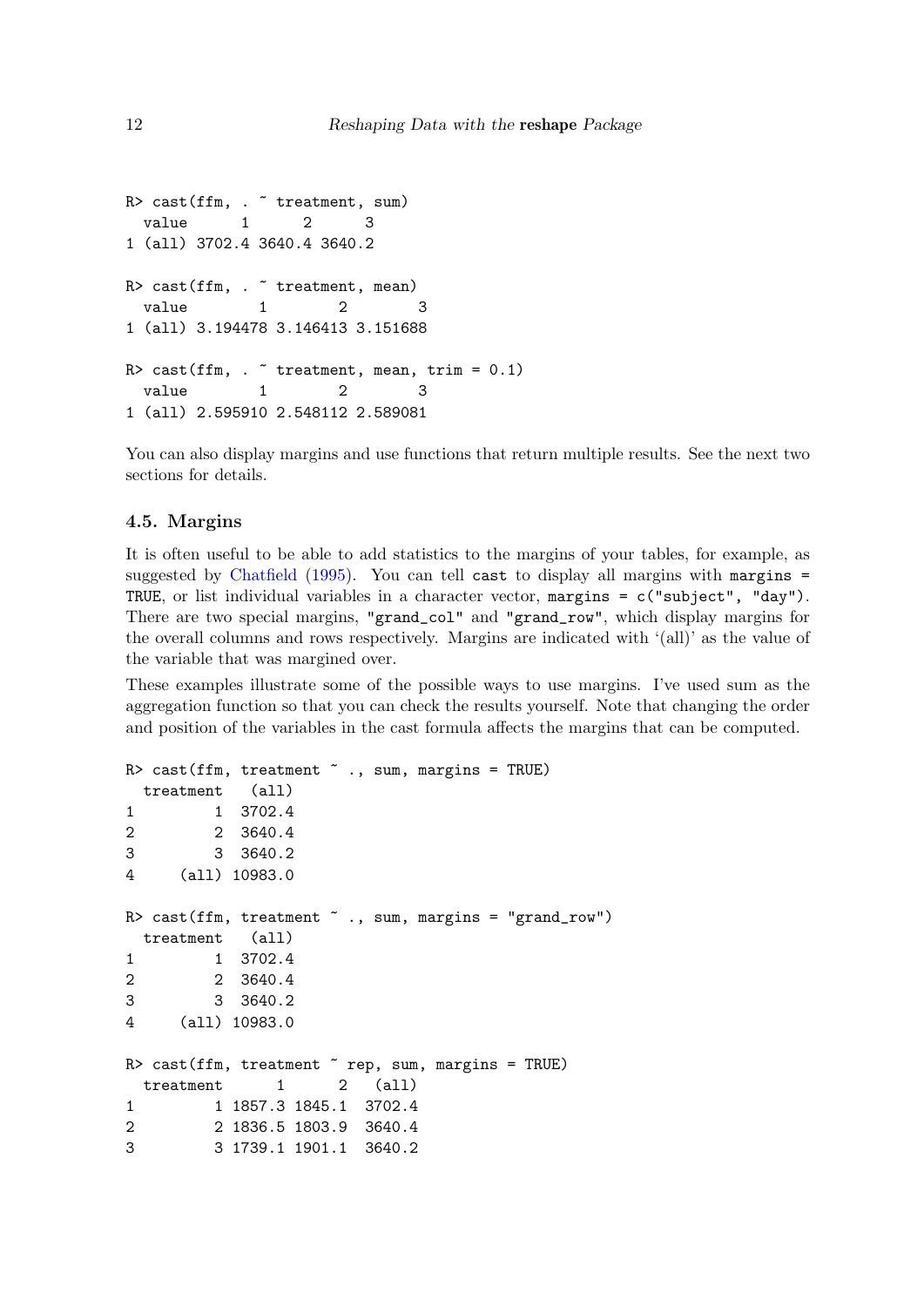```
4 (all) 5432.9 5550.1 10983.0
R> cast(ffm, treatment + rep \tilde{ } ., sum, margins = TRUE)
  treatment rep (all)
1 1 1 1857.3
2 1 2 1845.1
3 1 (all) 3702.4
4 2 1 1836.5
5 2 2 1803.9
6 2 (all) 3640.4
7 3 1 1739.1
8 3 2 1901.1
9 3 (all) 3640.2
10 (all) (all) 10983.0
R> cast(ffm, treatment + rep \tilde{ } time, sum, margins = TRUE)
  treatment rep 1 2 3 4 5 6 7 8
1 1 1 156.4 212.8 206.0 181.2 207.5 181.5 156.4 185.1
2 1 2 216.4 195.1 193.6 153.7 204.5 184.8 157.7 216.4
3 1 (all) 372.8 407.9 399.6 334.9 412.0 366.3 314.1 401.5
4 2 1 186.6 212.7 171.8 192.7 157.3 183.4 175.0 173.4
5 2 2 168.3 157.3 185.8 187.1 172.8 214.6 172.0 188.6
6 2 (all) 354.9 370.0 357.6 379.8 330.1 398.0 347.0 362.0
7 3 1 189.2 211.9 172.3 190.2 150.6 160.9 165.2 150.4
8 3 2 216.7 180.5 199.2 191.8 183.0 191.8 218.3 174.6
9 3 (all) 405.9 392.4 371.5 382.0 333.6 352.7 383.5 325.0
10 (all) (all) 1133.6 1170.3 1128.7 1096.7 1075.7 1117.0 1044.6 1088.5
     9 10 (all)
1 176.2 194.2 1857.3
2 121.6 201.3 1845.1
3 297.8 395.5 3702.4
4 184.8 198.8 1836.5
5 145.2 212.2 1803.9
6 330.0 411.0 3640.4
7 173.3 175.1 1739.1
8 163.7 181.5 1901.1
9 337.0 356.6 3640.2
10 964.8 1163.1 10983.0
R> cast(ffm, treatment + rep \tilde{ } time, sum, margins = "treatment")
 treatment rep 1 2 3 4 5 6 7 8 9 10
1 1 1 156.4 212.8 206.0 181.2 207.5 181.5 156.4 185.1 176.2 194.2
2 1 2 216.4 195.1 193.6 153.7 204.5 184.8 157.7 216.4 121.6 201.3
3 1 (all) 372.8 407.9 399.6 334.9 412.0 366.3 314.1 401.5 297.8 395.5
4 2 1 186.6 212.7 171.8 192.7 157.3 183.4 175.0 173.4 184.8 198.8
5 2 2 168.3 157.3 185.8 187.1 172.8 214.6 172.0 188.6 145.2 212.2
6 2 (all) 354.9 370.0 357.6 379.8 330.1 398.0 347.0 362.0 330.0 411.0
```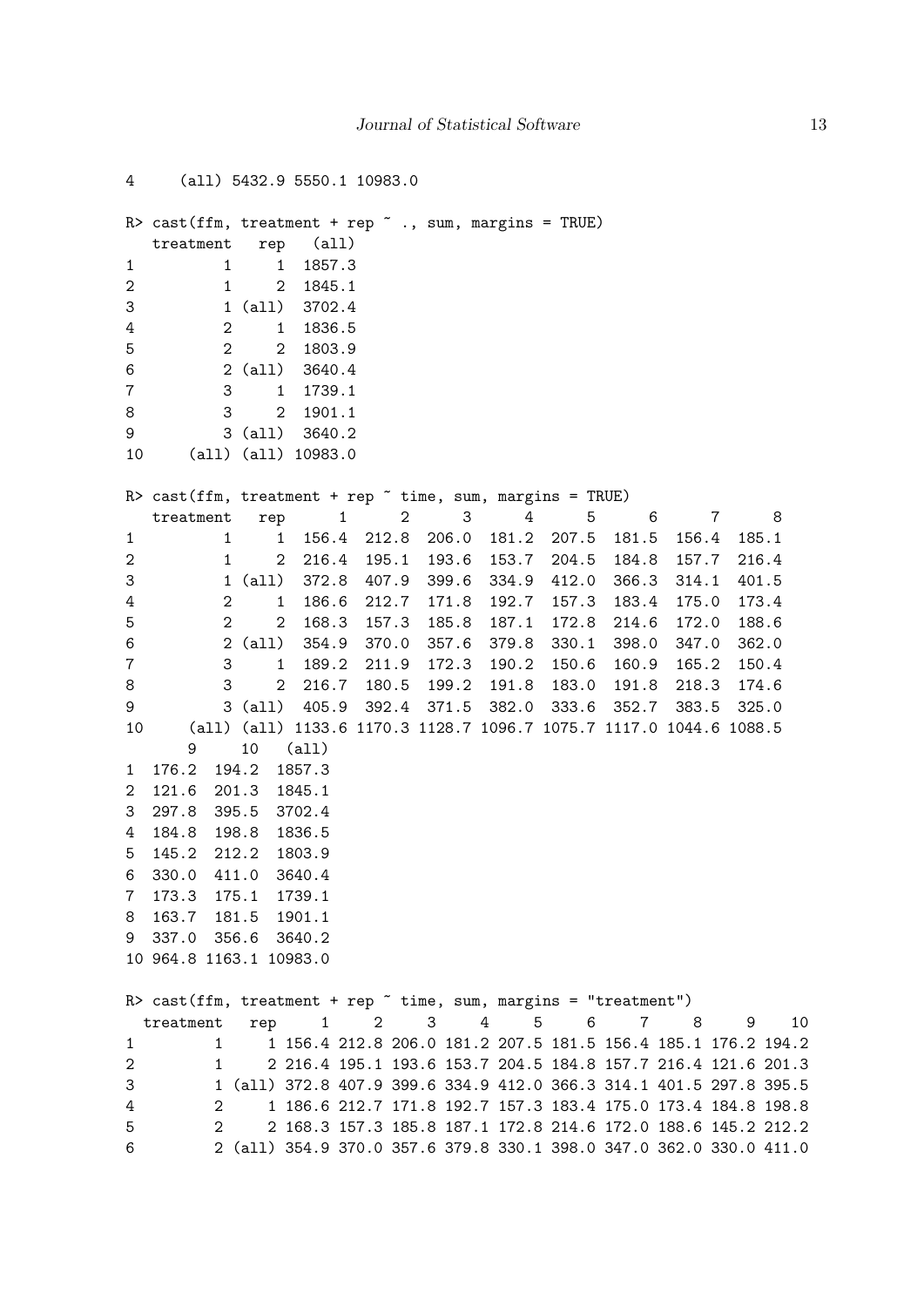7 3 1 189.2 211.9 172.3 190.2 150.6 160.9 165.2 150.4 173.3 175.1 8 3 2 216.7 180.5 199.2 191.8 183.0 191.8 218.3 174.6 163.7 181.5 9 3 (all) 405.9 392.4 371.5 382.0 333.6 352.7 383.5 325.0 337.0 356.6  $R$  cast(ffm, rep + treatment  $\tilde{ }$  time, sum, margins = "rep") rep treatment 1 2 3 4 5 6 7 8 9 10 1 1 1 156.4 212.8 206.0 181.2 207.5 181.5 156.4 185.1 176.2 194.2 2 1 2 186.6 212.7 171.8 192.7 157.3 183.4 175.0 173.4 184.8 198.8 3 1 3 189.2 211.9 172.3 190.2 150.6 160.9 165.2 150.4 173.3 175.1 4 1 (all) 532.2 637.4 550.1 564.1 515.4 525.8 496.6 508.9 534.3 568.1 5 2 1 216.4 195.1 193.6 153.7 204.5 184.8 157.7 216.4 121.6 201.3 6 2 2 168.3 157.3 185.8 187.1 172.8 214.6 172.0 188.6 145.2 212.2 7 2 3 216.7 180.5 199.2 191.8 183.0 191.8 218.3 174.6 163.7 181.5 8 2 (all) 601.4 532.9 578.6 532.6 560.3 591.2 548.0 579.6 430.5 595.0

#### <span id="page-13-0"></span>4.6. Returning multiple values

Occasionally it is useful to aggregate with a function that returns multiple values, e.g., range or summary. This can be thought of as combining multiple casts each with an aggregation function that returns one variable. To display this we need to add an extra variable, result\_variable that differentiates the multiple return values. By default, this new id variable will be shown as the last column variable, but you can specify the position manually by including result\_variable in the casting formula.

```
R> cast(ffm, treatment \tilde{ } ., summary)
 treatment Min. X1st.Qu. Median Mean X3rd.Qu. Max.
1 1 0 0 1.6 3.194 5.4 14.9
2 2 0 0 1.4 3.146 5.4 14.9
3 3 0 0 1.5 3.152 5.7 14.5
R> cast(ffm, treatment \tilde{C}., quantile, c(0.05, 0.5, 0.95))
 treatment X5. X50. X95.
1 1 0 1.6 11.0
2 2 0 1.4 10.7
3 3 0 1.5 10.6
R> cast(ffm, treatment "rep, range)
 treatment 1_X1 1_X2 2_X1 2_X2
1 1 0 14.9 0 14.3
2 2 0 14.9 0 13.7
3 3 0 14.5 0 14.0
```
You can also supply a vector of functions:

 $R$ > cast(ffm, treatment  $\tilde{ }$  rep, c(min, max)) treatment 1\_min 1\_max 2\_min 2\_max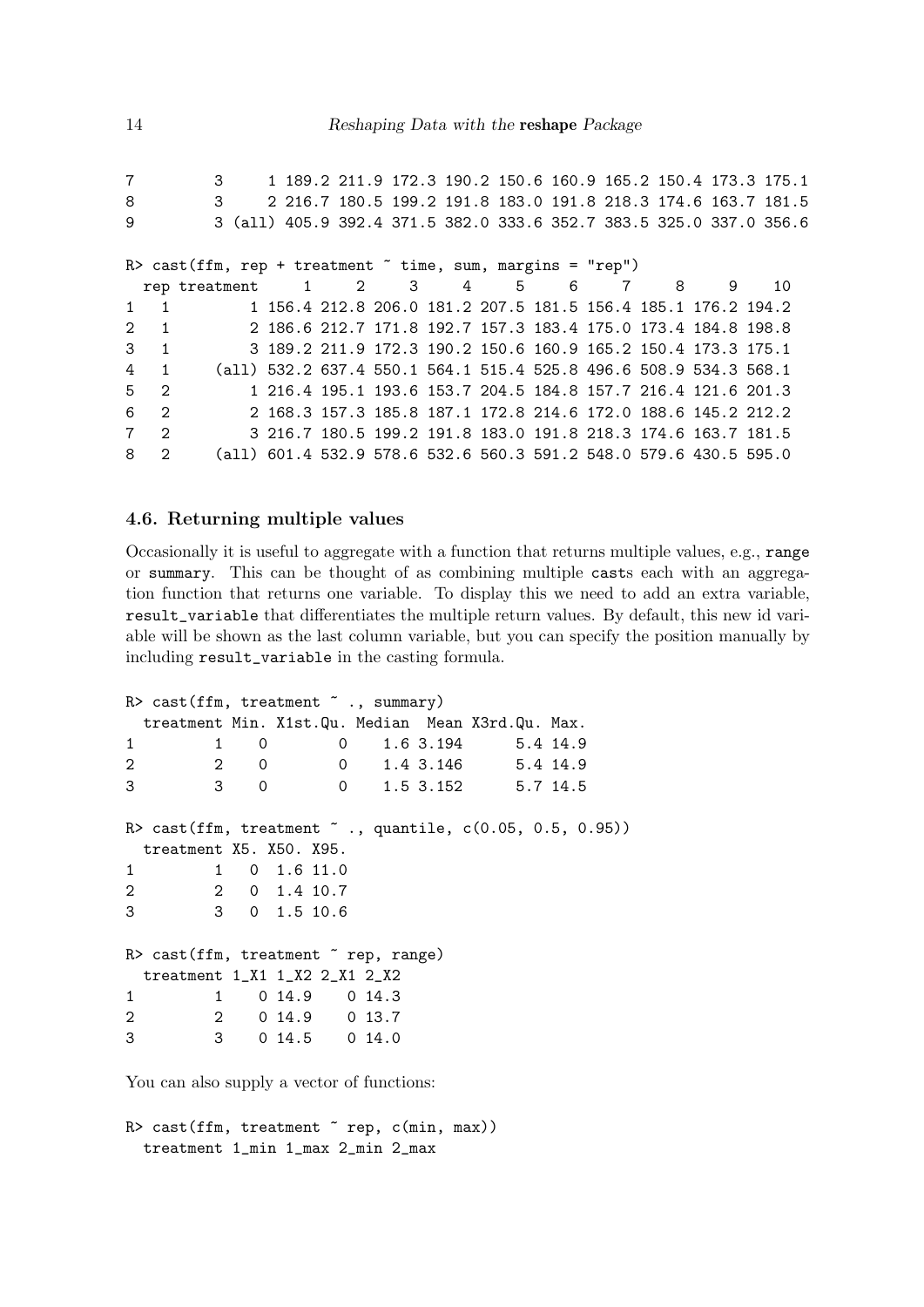| 1              |                                   | 1 0 14.9 0 14.3          |  |                                                                           |  |
|----------------|-----------------------------------|--------------------------|--|---------------------------------------------------------------------------|--|
| $\overline{2}$ |                                   | 2 0 14.9 0 13.7          |  |                                                                           |  |
| 3              |                                   | 3 0 14.5 0 14.0          |  |                                                                           |  |
|                |                                   |                          |  |                                                                           |  |
|                |                                   |                          |  | $R$ > cast(ffm, treatment $\tilde{C}$ result_variable + rep, c(min, max)) |  |
|                | treatment min_1 min_2 max_1 max_2 |                          |  |                                                                           |  |
| $\mathbf{1}$   |                                   | 1 0 0 14.9 14.3          |  |                                                                           |  |
| 2              |                                   | 2 0 0 14.9 13.7          |  |                                                                           |  |
| 3              | $\overline{\mathbf{3}}$           | $0 \t 0 \t 14.5 \t 14.0$ |  |                                                                           |  |

# 5. Other convenience functions

<span id="page-14-0"></span>There are many other problems encountered in practical analysis that can be painful to overcome without some handy functions. This section describes some of the functions that reshape provides to make dealing with data a little bit easier. More details are provided in the respective documentation.

#### 5.1. Factors

- combine\_factor combines levels in a factor. For example, if you have many small levels you can combine them together into an 'other' level.
- reorder\_factor reorders a factor based on another variable. For example, you can order a factor by the average value of a variable for each level.

#### 5.2. Data frames

- rescaler performs column-wise rescaling of data frames, with a variety of different scaling options including rank, common range and common variance. It automatically preserves non-numeric variables.
- merge.all merges multiple data frames together, an extension of merge in base R. It assumes that all columns with the same name should be equated.
- rbind.fill rbinds two data frames together, filling in any missing columns in the second data frame with missing values.

#### 5.3. Miscellaneous

• round\_any allows you to round a number to any degree of accuracy, e.g., to the nearest 1, 10, or any other number.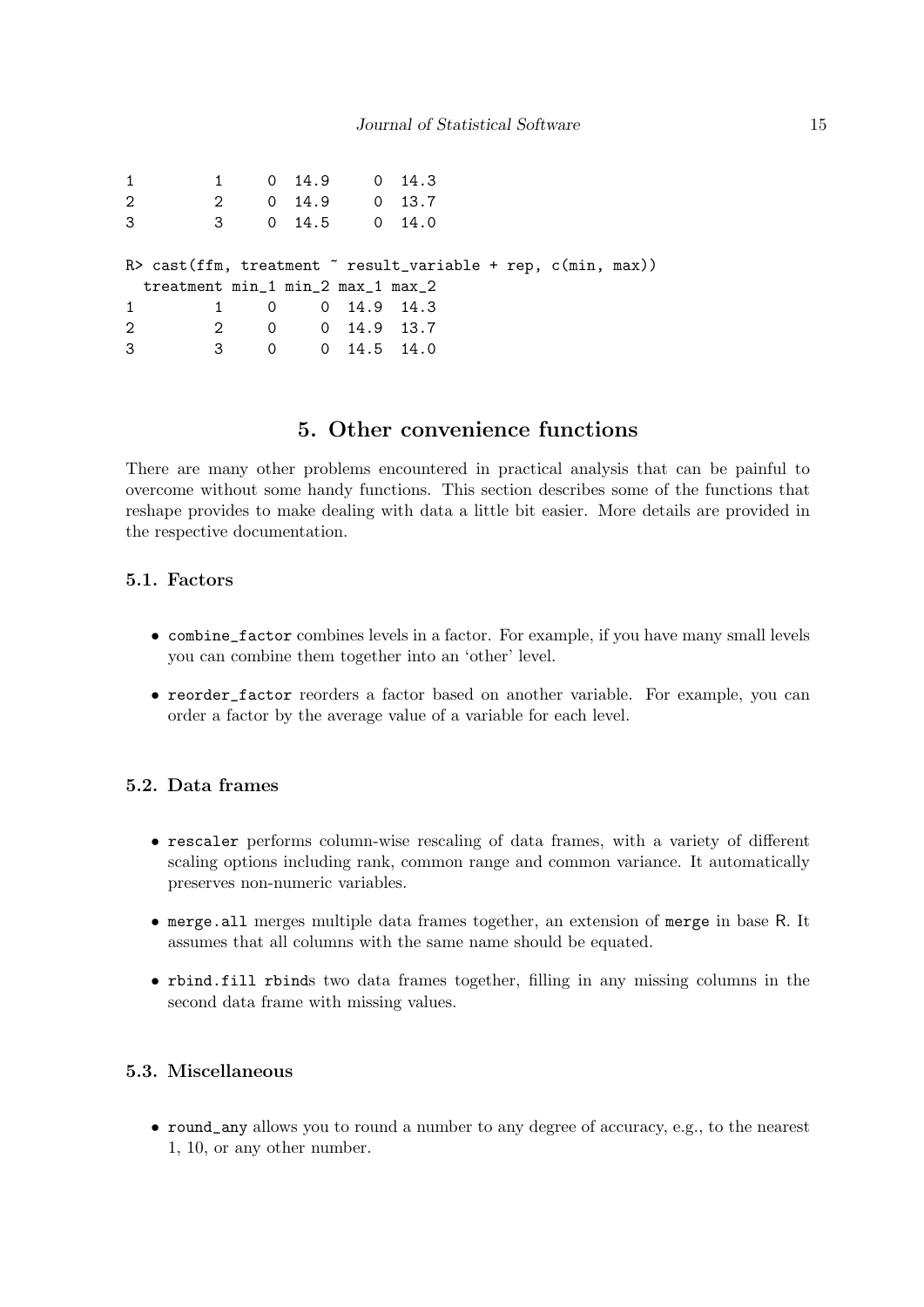• iapply is an idempotent version of the apply function. It is idempotent in the sense that iapply(x, a, function(x) x) is guaranteed to return x for any value of a. This is useful when dealing with high-dimensional arrays as it will return the array in the same shape that you sent it. It also supports functions that return matrices or arrays in a sensible manner.

# 6. Case study: French fries

<span id="page-15-0"></span>These data are from a sensory experiment investigating the effect of different frying oils on the taste of French fries over time. There are three different types of frying oils (treatment), each in two different fryers (rep), tested by 12 people (subject) on 10 different days (time). The sensory attributes recorded, in order of desirability, are potato, buttery, grassy, rancid, painty flavours. The first few rows of the data are shown in Table [1.](#page-15-1)

|    | time | treatment | subject | rep  | potato | buttery | grassy | rancid | painty |
|----|------|-----------|---------|------|--------|---------|--------|--------|--------|
| 61 |      |           | 3       | 1.00 | 2.90   | 0.00    | 0.00   | 0.00   | 5.50   |
| 25 |      |           | 3       | 2.00 | 14.00  | 0.00    | 0.00   | 1.10   | 0.00   |
| 62 |      |           | 10      | 1.00 | 11.00  | 6.40    | 0.00   | 0.00   | 0.00   |
| 26 |      |           | 10      | 2.00 | 9.90   | 5.90    | 2.90   | 2.20   | 0.00   |
| 63 |      |           | 15      | 1.00 | 1.20   | 0.10    | 0.00   | 1.10   | 5.10   |
| 27 |      |           | 15      | 2.00 | 8.80   | 3.00    | 3.60   | 1.50   | 2.30   |

<span id="page-15-1"></span>Table 1: First few rows of the French fries dataset

We first melt the data to use in subsequent analyses.

```
R> ffm <- melt(french_fries, id = 1:4, na.rm = TRUE)
R> head(ffm)
 time treatment subject rep variable value
1 1 1 3 1 potato 2.9
2 1 1 3 2 potato 14.0
3 1 1 10 1 potato 11.0
4 1 1 10 2 potato 9.9
5 1 1 15 1 potato 1.2
6 1 1 15 2 potato 8.8
```
#### 6.1. Investigating balance

One of the first things we might be interested in is how balanced this design is, and if there are many different missing values. We are interested in missingness, so we removed explicit missing values to put structural and non-structural missings on an equal footing.

We can investigate balance using length as our aggregation function:

R> cast(ffm, subject  $\tilde{ }$  time, function(x) 30 - length(x), margins = TRUE)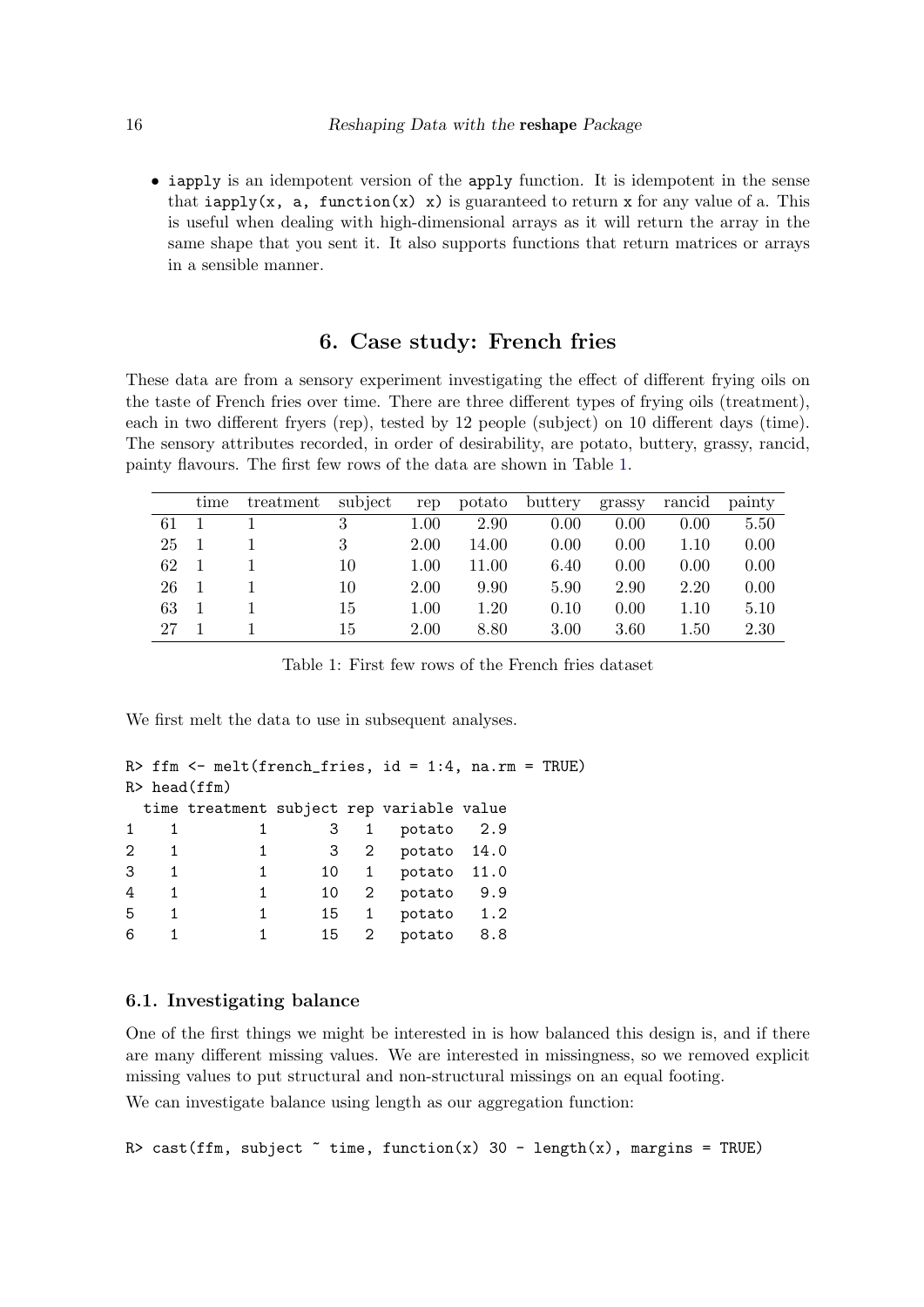|    | subject | 1   | 2  | 3  | 4  | 5  | 6                           | 7  | 8  | 9   | 10  | (a11) |
|----|---------|-----|----|----|----|----|-----------------------------|----|----|-----|-----|-------|
| 1  | 3       | 30  | 30 | 30 | 30 | 30 | 30                          | 30 | 30 | 30  | ΝA  | 270   |
| 2  | 10      | 30  | 30 | 30 | 30 | 30 | 30                          | 30 | 30 | 30  | 30  | 300   |
| 3  | 15      | 30  | 30 | 30 | 30 | 25 | 30                          | 30 | 30 | 30  | 30  | 295   |
| 4  | 16      | 30  | 30 | 30 | 30 | 30 | 30                          | 30 | 29 | 30  | 30  | 299   |
| 5  | 19      | 30  | 30 | 30 | 30 | 30 | 30                          | 30 | 30 | 30  | 30  | 300   |
| 6  | 31      | 30  | 30 | 30 | 30 | 30 | 30                          | 30 | 30 | ΝA  | 30  | 270   |
| 7  | 51      | 30  | 30 | 30 | 30 | 30 | 30                          | 30 | 30 | 30  | 30  | 300   |
| 8  | 52      | 30  | 30 | 30 | 30 | 30 | 30                          | 30 | 30 | 30  | 30  | 300   |
| 9  | 63      | 30  | 30 | 30 | 30 | 30 | 30                          | 30 | 30 | 30  | 30  | 300   |
| 10 | 78      | 30  | 30 | 30 | 30 | 30 | 30                          | 30 | 30 | 30  | 30  | 300   |
| 11 | 79      | 30  | 30 | 30 | 30 | 30 | 30                          | 29 | 28 | 30  | ΝA  | 267   |
| 12 | 86      | 30  | 30 | 30 | 30 | 30 | 30                          | 30 | 30 | ΝA  | 30  | 270   |
| 13 | (a11)   | 360 |    |    |    |    | 360 360 360 355 360 359 357 |    |    | 300 | 300 | 3471  |

Each subject should have had 30 observations at each time, so by displaying the difference we can more easily see where the data are missing.

|    |                              |           |          |          |          |   |     |     |          |                       |                | R> cast(ffm, subject $\tilde{ }$ time, function(x) 30 - length(x)) |  |  |  |
|----|------------------------------|-----------|----------|----------|----------|---|-----|-----|----------|-----------------------|----------------|--------------------------------------------------------------------|--|--|--|
|    | subject 1 2 3 4 5 6 7 8 9 10 |           |          |          |          |   |     |     |          |                       |                |                                                                    |  |  |  |
| 1  |                              | 300000000 |          |          |          |   |     |     |          |                       | O NA           |                                                                    |  |  |  |
| 2  | 1000000000                   |           |          |          |          |   |     |     |          | 0                     | - 0            |                                                                    |  |  |  |
| 3  | 15 0 0 0 0 5 0 0 0           |           |          |          |          |   |     |     |          | $\overline{0}$        | - 0            |                                                                    |  |  |  |
| 4  | 1600000001                   |           |          |          |          |   |     |     |          | 0                     | - 0            |                                                                    |  |  |  |
| 5  | 1900000000                   |           |          |          |          |   |     |     |          | - 0                   | -0             |                                                                    |  |  |  |
| 6  |                              |           |          |          |          |   |     |     |          | 31 0 0 0 0 0 0 0 0 NA | $\overline{0}$ |                                                                    |  |  |  |
| 7  | 51 0 0 0 0 0 0 0 0           |           |          |          |          |   |     |     |          | - 0                   | - 0            |                                                                    |  |  |  |
| 8  | 52 0 0 0 0 0 0 0 0           |           |          |          |          |   |     |     |          | 0                     | - 0            |                                                                    |  |  |  |
| 9  | 63 0 0 0 0 0 0 0 0           |           |          |          |          |   |     |     |          | $\Omega$              | - 0            |                                                                    |  |  |  |
| 10 | 78 0 0 0 0 0 0 0 0           |           |          |          |          |   |     |     |          | - 0                   | - 0            |                                                                    |  |  |  |
| 11 | 79 0 0 0 0 0 0 1 2           |           |          |          |          |   |     |     |          | $\overline{0}$        | NA             |                                                                    |  |  |  |
| 12 | 86 0                         |           | $\Omega$ | $\Omega$ | $\Omega$ | 0 | - 0 | - 0 | $\Omega$ | NA                    | 0              |                                                                    |  |  |  |

There are two types of missing observations here: a non-zero value, or a missing value. A missing value represents a subject with no records at a given time point; they did not turn up on that day. A non-zero value represents a subject who did turn up, but perhaps due to a recording error, missed some observations.

We can also easily see the range of values that each variable takes:

```
R> cast(ffm, variable \tilde{ } ., c(min, max))
 variable min max
1 potato 0 14.9
2 buttery 0 11.2
3 grassy 0 11.1
4 rancid 0 14.9
5 painty 0 13.1
```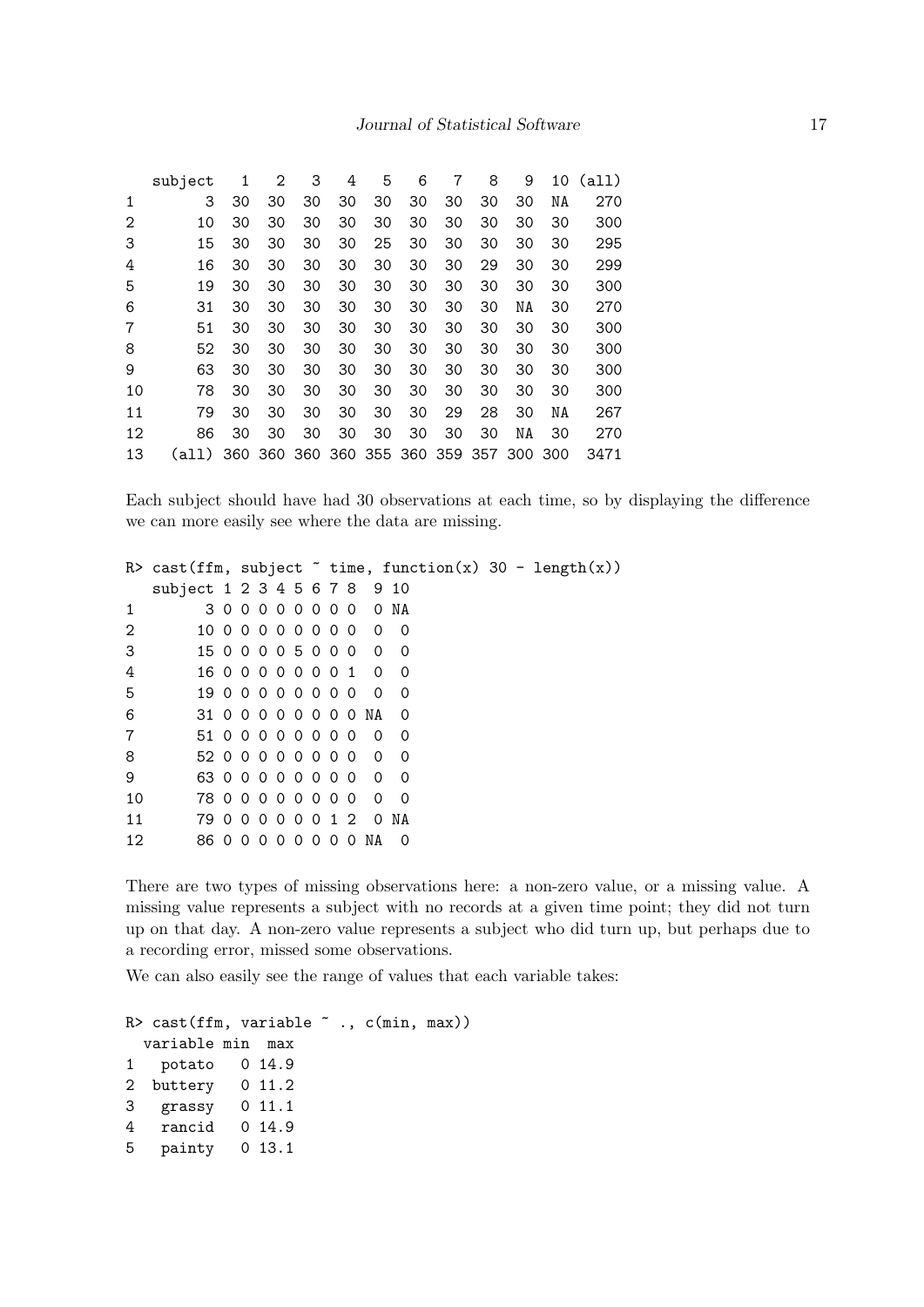Better than just looking at the ranges is to look at the distribution, with a histogram. Here we use the molten data directly, facetting (aka conditioning or trellising) by the measured variable.



#### R> qplot(value, data = ffm, geom = "histogram", facets =  $\degree$  variable, binwidth  $= 1$ )

Figure 1: Histogram of French fries data.

# 6.2. Tables of means

When creating these tables, it is a good idea to restrict the number of digits displayed. You can do this globally, by setting options(digits = 2), or locally, by using round\_any.

Since the data are fairly well balanced, we can do some (crude) investigation as to the effects of the different treatments. For example, we can calculate the overall means for each sensory attribute for each treatment:

```
R> options(digits = 2)
R> cast(ffm, treatment \tilde{ } variable, mean, margins = c("grand_col",
+ "grand_row"))
 treatment potato buttery grassy rancid painty (all)
1 1 6.9 1.8 0.65 4.1 2.6 3.2
2 2 7.0 2.0 0.66 3.6 2.5 3.1
3 3 7.0 1.7 0.68 3.9 2.5 3.2
4 (all) 7.0 1.8 0.66 3.9 2.5 3.2
```
It does not look like there is any effect of treatment. This could be confirmed using a more formal analysis of variance.

#### 6.3. Investigating inter-rep reliability

Since we have a repetition over treatments, we might be interested in how reliable each subject is: are the scores for the two repetitions highly correlated? We can explore this graphically by reshaping the data and plotting the data. Our graphical tools work best when the things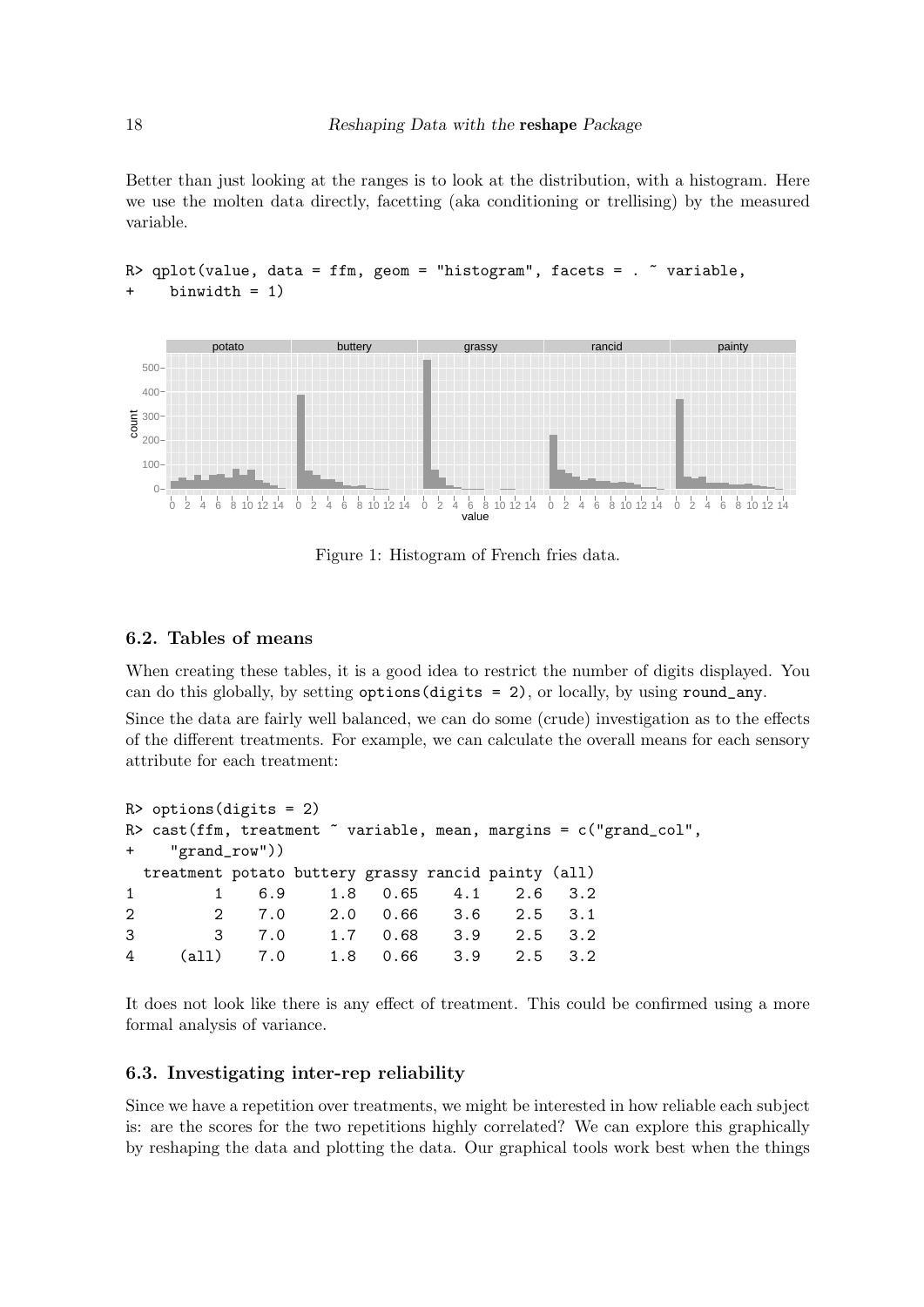

Figure 2: Youden plot of French fries data.

we want to compare are in different columns, so we'll cast the data to have a column for each rep. In quality control literature, this is known as a Youden plot [\(Youden](#page-19-1) [1959\)](#page-19-1).

The correlation looks strong for potatoey and buttery, and poor for rancid and painty. Grassy has many low values, particularly zeros, as seen in the histogram. This reflects the training the participants received for the trial: they were trained to taste potato and buttery flavours, their grassy reference flavour was parsley (very grassy compared to French fries), and they were not trained on rancid or painty flavours.

If we wanted to explore the relationships between subjects or times or treatments we could follow similar steps.

# 7. Where to go next

You can find a quick reference and more examples in ?melt and ?cast. You can find some additional information on the reshape website <http://had.co.nz/reshape/>, including copies of presentations and papers related to reshape.

I would like to include more case studies of reshape in use. If you have an interesting example, or there is something you are struggling with please let me know: [h.wickham@gmail.com](mailto:h.wickham@gmail.com).

# Acknowledgments

I'd like to thank Antony Unwin for his comments about the paper and package, which have lead to a significantly more consistent and user-friendly interface. The questions and comments of the users of the reshape package, Kevin Wright, François Pinard, Dieter Menne, Reinhold Kleigl, and many others, have also contributed greatly to the development of the package.

This material is based upon work supported by the National Science Foundation under Grant No. 0706949.

# References

<span id="page-18-0"></span>Chatfield C (1995). Problem Solving: A Statistician's Guide. Chapman & Hall.